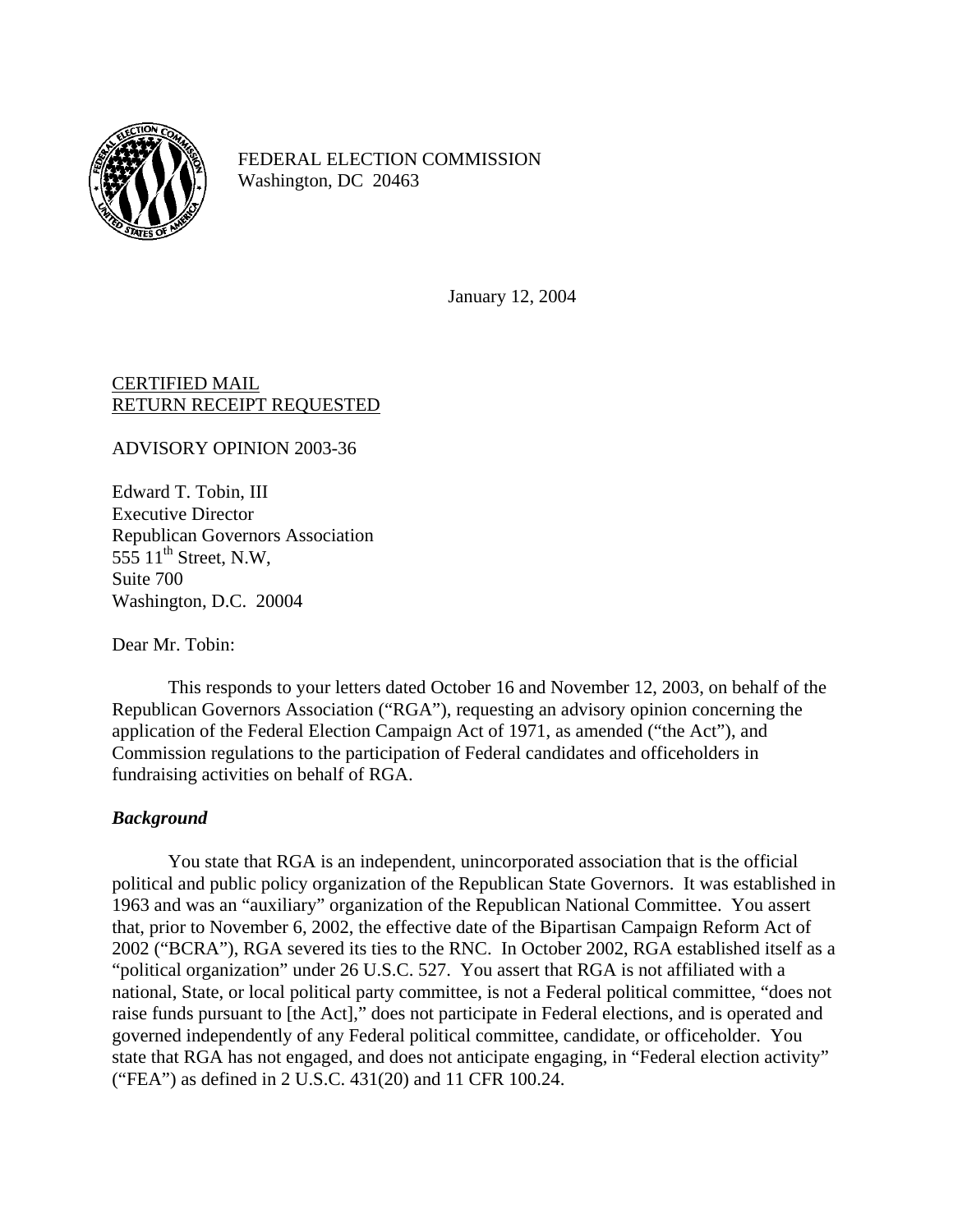AO 2003-36 Page 2

RGA's mission is to aid Republican Governors, gubernatorial candidates, and other State candidates by: (1) assisting in their elections as permitted by the laws of the different States through direct contributions and participation in the discussion of State and local issues; (2) providing policy assistance through conferences, debates, and public messages, and (3) providing a platform for the Governors to express, develop, and promote their governing philosophies.

You state that RGA raises "exclusively non-federal funds" through a series of fundraising events. It deposits these funds into several accounts that allow it to participate in elections under the laws of the 50 States.

RGA also maintains a segregated Conference Account. You state that funds in the Conference Account are not used to influence any election but rather to pay for the administrative and event costs associated with the RGA's Annual Conference and its series of Governors Forums that are conducted throughout the country. The large majority of Conference Account expenses pay for hotel fees, catering, and meeting space usage. You state that the events funded by the Conference Account are policy discussions and not political events, and do not include planning for campaigning or fundraising, or the solicitation of funds for Federal or non-Federal candidates or political committees. Conference speeches and presentations are not made by RGA staff. They center on State and local public policy issues, and not elections, and do not include advocacy of the election or defeat of Federal candidates. You state that, if any speaker includes advocacy of the election or defeat of State candidates, such advocacy is beyond the purpose for which the speaker is invited. Funds received and disbursed by the Conference Account are not incorporated into RGA's reports filed with the States in which it conducts its activities. However, funds received and disbursed by the Conference Account are included in RGA's filings with the IRS and are not separated out from the other activities of RGA in those filings.

Your request presents questions about fundraising for both RGA and for RGA's Conference Account by Federal candidates, Federal officeholders, and their agents ("covered individuals") in a variety of activities. In addition to the facts presented above, you have indicated that the following predicate assumptions apply with respect to the first question (1.a., 1.b., and 1.c.).

- First, the funds raised will be either explicitly solicited for the purpose of assisting only in the election of State candidates or in messages on State issues mentioning only State officials; or solicited only for RGA and not to support any specific State candidates.
- Second, donations that exceed the Federal contribution limits or come from prohibited sources will be solicited, but, in solicitations by covered individuals, notice will be given to the solicitees that the covered individual is not raising funds outside the Act's amount limits or from sources prohibited by the Act.
- Third, the solicitations by the covered individuals, whether oral or in writing, will refer to non-Federal candidates (particularly the candidates in the States where the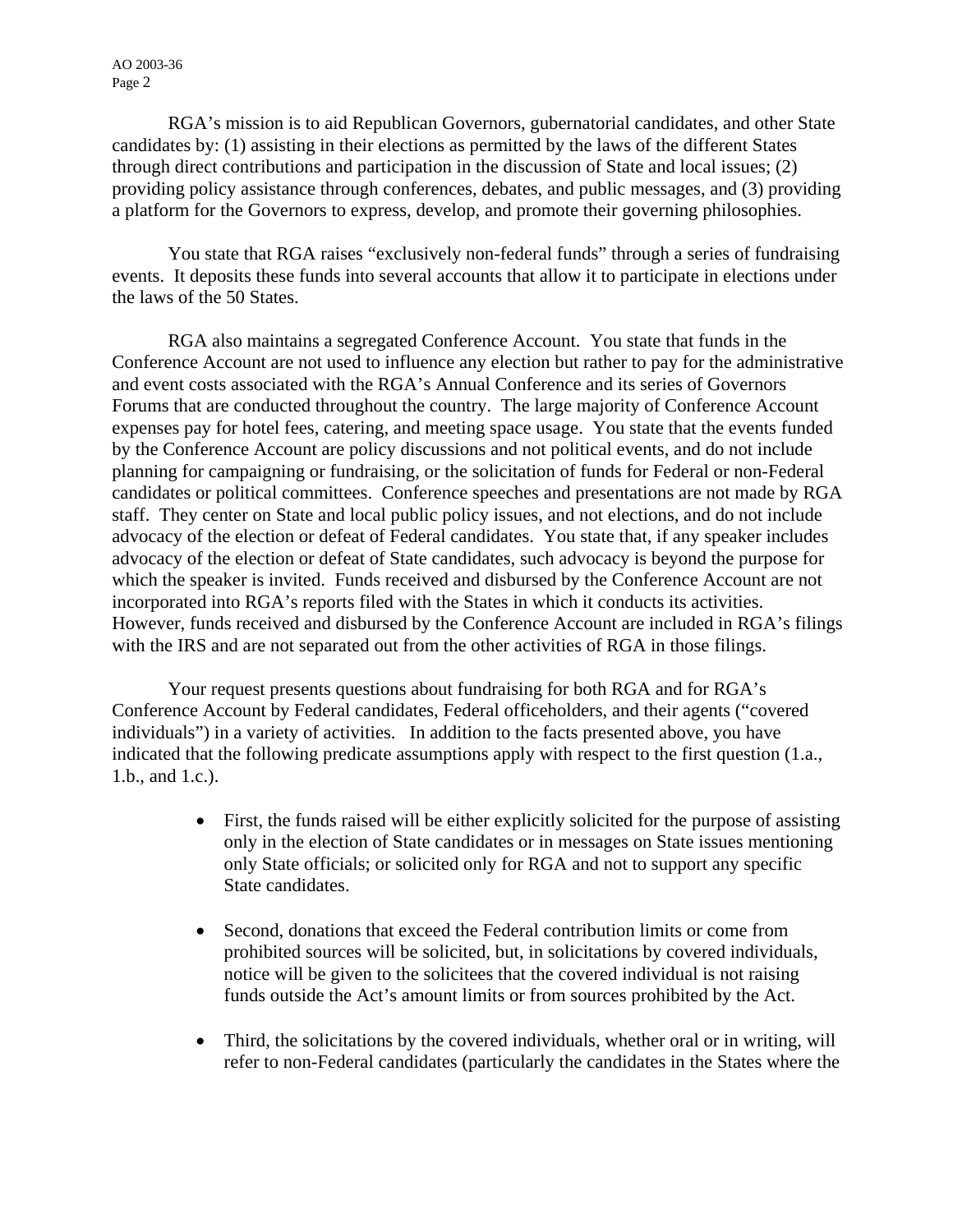solicitation is sent or aired) but will not refer to any Federal candidates (other than the covered individual in the context of the solicitation).

• Fourth, funds solicited "only for the RGA and not to support any specific State candidates" will be used for RGA's administrative and overhead expenses. They may also be used to pay for public communications that would include a mass mailing fundraising letter not mentioning any Federal candidate and signed by the RGA Chair, or an issue message concerning a State issue.

With respect to your second question, pertaining to proposed solicitations by Federal candidates, officeholders, or their agents specifically for the Conference Account, you state that neither Federal nor non-Federal candidates will be mentioned (other than the covered individual in the context of the solicitation).

## *Legal Analysis and Conclusions*

*1. May a covered individual participate (a) as a featured guest at an RGA fundraising event; (b) by having his name appear on a written solicitation for an RGA fundraising event as the featured guest or speaker; or (c) by signing a written fundraising solicitation for RGA?* 

On November 6, 2002, BCRA took effect. As amended by BCRA, the Act regulates certain actions of Federal candidates and officeholders,<sup>1</sup> their agents,<sup>2</sup> and entities directly or indirectly established, financed, maintained, or controlled by them<sup>3</sup> when they raise or spend funds in connection with either Federal or non-Federal elections. 2 U.S.C.  $441i(e)(1)$ .<sup>4</sup> Both BCRA and the Commission's rules implementing BCRA prohibit covered individuals from soliciting, receiving, directing, transferring, or spending: (A) funds in connection with an election for Federal office, including funds for any Federal election activity,<sup>[5](#page-2-4)</sup> unless the funds are subject to the limitations, prohibitions, and reporting requirements of the Act, and (B) funds in connection with any election other than an election for Federal office unless the funds are not in

<span id="page-2-0"></span><sup>&</sup>lt;sup>1</sup> Under 2 U.S.C. 431(3), "Federal office" means "the office of President or Vice President, or of Senator or Representative in, or Delegate or Resident Commissioner to, the Congress." *See also* 11 CFR 100.4. 2  $2$  11 CFR 300.2(b)(3).

<span id="page-2-1"></span>

<span id="page-2-2"></span><sup>&</sup>lt;sup>3</sup> 11 CFR 300.60.

<span id="page-2-3"></span><sup>&</sup>lt;sup>4</sup> The Act, as amended by BCRA, and Commission regulations also prohibit national committees of political parties, its officers and agents, and any entities established, financed, maintained or controlled by such committees from soliciting, receiving, spending, or directing to another person, non-Federal funds (i.e., funds that that are not subject to the limitations, prohibitions, or reporting requirements of the Act. 2 U.S.C. 441i(a); 11 CFR 300.10. For the purposes of this opinion, the Commission accepts your representation that RGA has severed its ties to the RNC and is not an entity that is established, financed, maintained, or controlled by the RNC, but does not make a determination as to this issue.

<span id="page-2-4"></span><sup>5</sup> 2 U.S.C. 431(20); 11 CFR 100.24.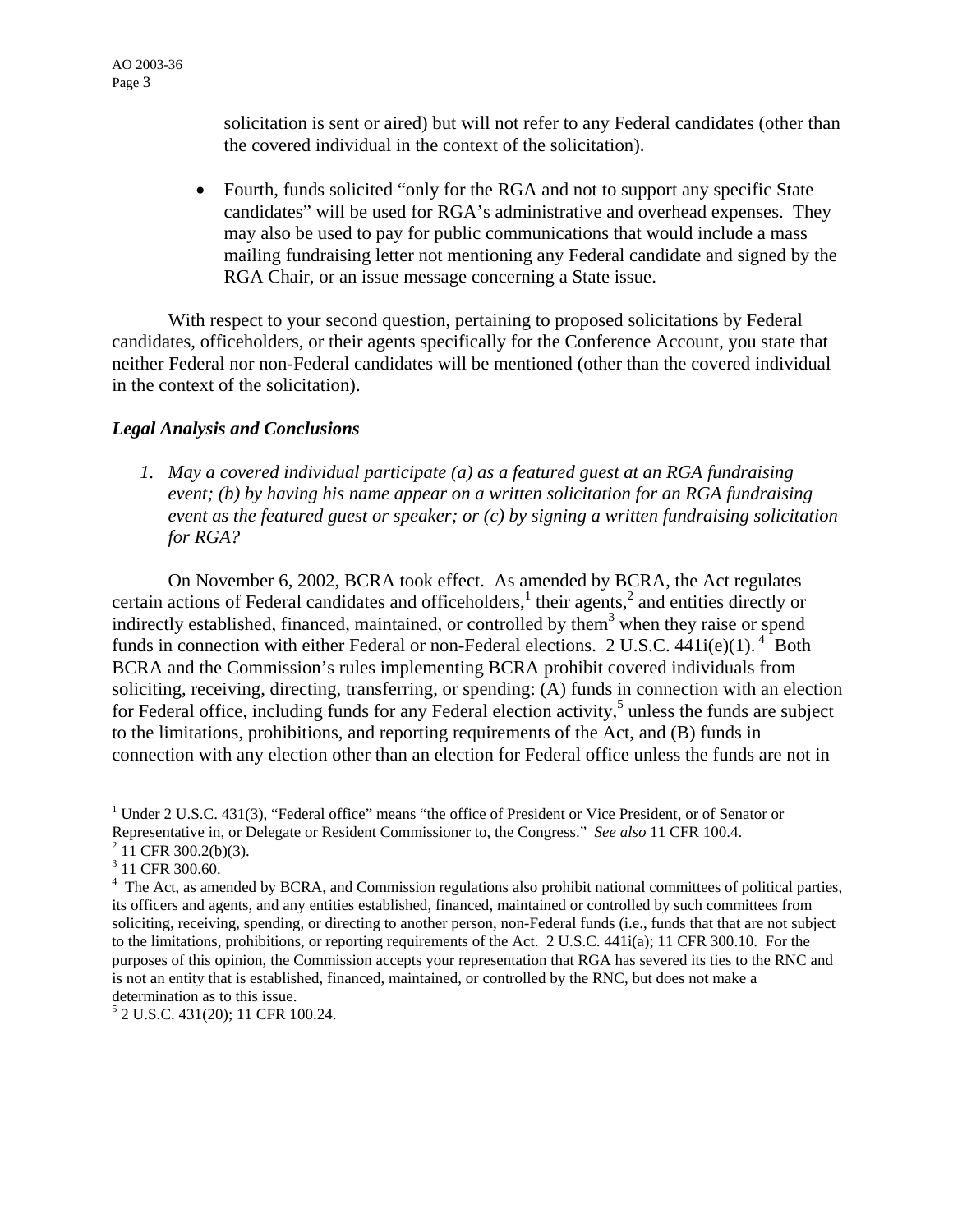excess of the amounts permitted with respect to contributions to candidates and political committees under 2 U.S.C. 441a(a)(1), (2), and (3), and are not from sources prohibited by the Act from making contributions in connection with an election for Federal office. 2 U.S.C.  $441i(e)(1)(A)$  and (B); 11 CFR 300.[6](#page-3-0)1 and 300.62.<sup>6</sup>

Commission regulations state that to "solicit" means "*to ask* that another person make a contribution, donation, transfer of funds, or otherwise provide anything of value," whether done so directly or through a conduit or intermediary. 11 CFR 300.2(m) (emphasis added). Similarly, "to direct means *to ask* a person who has expressed an intent to make a contribution, donation, or transfer of funds, or to provide anything of value, to make that contribution, donation, or transfer of funds, or to provide that thing of value . . . ." 11 CFR 300.2(n) (emphasis added). *See also McConnell v. Federal Election Commission*, \_ U.S\_, 124 S. Ct. 619, 670 (2003). Neither "to solicit" nor "to direct" includes merely providing guidance or information about the law. 11 CFR 300.2(m) and (n). *See* Advisory Opinion 2003-03.

 By defining "to solicit" and "to direct" as "to ask," the regulations establish that a Federal candidate will not be held liable for soliciting funds in violation of 2 U.S.C. 441i(e) or 11 CFR 300.62 merely by virtue of attending or participating in any manner in connection with a fundraising event at which non-Federal funds are raised. Nor will a Federal candidate or officeholder be held liable based on private conversations that would require an examination to infer the Federal candidate's or officeholder's intent. The Commission was concerned that imputing intent when a private conversation is not clear on its face could lead to finding a violation when the candidate involved had no intention of soliciting contributions. "Such a result is not dictated by BCRA's statutory language and would raise constitutional concerns." "Prohibited and Excessive Contributions: Non-Federal Funds or Soft Money; Final Rule," 67 Fed. Reg. 49064, 49086-87 (July 29, 2002). To be liable, the Federal candidate must "ask" for non-Federal funds. *Id., see also,* "Prohibited and Excessive Contributions: Non-Federal Funds or Soft Money; Proposed Rule," 67 Fed. Reg. 35654, 35660, 35681 (May 20, 2002). Thus, the scope of a covered individual's potential liability under  $2 \text{ U.S.C. } 441i(e)(1)$  and  $11 \text{ CFR } 300.62$ must be determined by his or her own speech and actions in asking for funds or those of his or her agents, but not by the speech or actions of another person outside his or her control.<sup>7</sup>

*See* Advisory Opinions 2003-03 and 2003-05.

 $\overline{a}$ 

<span id="page-3-0"></span><sup>&</sup>lt;sup>6</sup> Under the Act, the following persons may not contribute in connection with a Federal election: National banks, corporations, and labor organizations (2 U.S.C. 441b); Federal government contractors (2 U.S.C. 441c); and foreign nationals (2 U.S.C. 441e). It is unlawful for the following persons to contribute or donate in connection with *any* election: National banks and corporations organized by authority of Congress (2 U.S.C. 441b); and foreign nationals (2 U.S.C. 441e).

<span id="page-3-1"></span><sup>&</sup>lt;sup>7</sup> In implementing BCRA, including section  $441i(e)(1)$ , the Commission defined "agent," as "any person who has actual authority, either express or implied," to act on behalf of a covered person. *See* 11 CFR 300.2(b). The Commission made clear that under BCRA, an agent "does not apply to individuals who do not have any actual authority to act on their [principal's] behalf, but only 'apparent authority'" to do so. Explanation and Justification, 67 Fed. Reg. 49064, 49082 (July 29, 2002). The Commission also made clear that a principal may only be held liable under BCRA for the actions of an agent when the agent is acting on behalf of the principal. *Id.* at 49083. "[I]t is not enough that there is some relationship or contact between the principal and agent; rather, the agent must be acting on behalf of the principal to create potential liability for the principal. This additional requirement ensures that liability will not attach due solely to the agency relationship, but only to the agent's performance of prohibited acts for the principal." *Id.*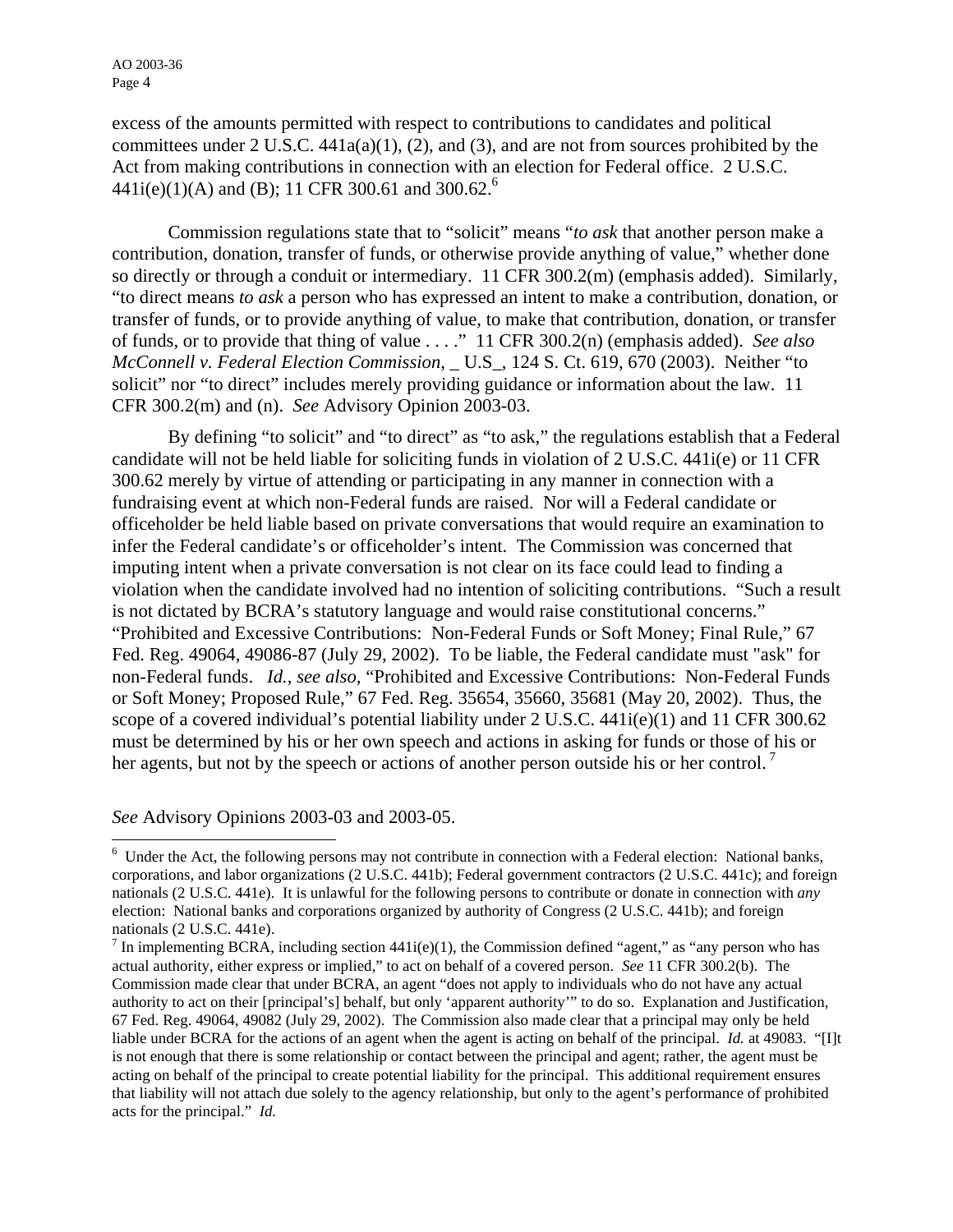One of the factual predicates of questions 1.a., 1.b., and 1.c. is that explicit notice will be given that the covered individual is *not* soliciting funds outside the limits and prohibitions of the Act. In Advisory Opinion 2003-03, the Commission addressed appearances, speeches, and solicitations by a Federal candidate or officeholder at fundraising events for non-Federal candidates where Federally impermissible funds were being raised. The Commission interpreted the Act and regulations to permit oral solicitations, and signatures on written solicitations, by a covered individual, so long as the solicitations included or were accompanied by a message adequately indicating that the covered individual is only asking for Federally permissible funds. *See* 2 U.S.C. 441i(e)(1)(B); 11 CFR 300.62. The following is considered to be an adequate disclaimer:

I am asking for a donation of up to \$5,000 per year. I am not asking for funds from corporations, labor organizations, or other Federally prohibited sources.

## *1.a. May a covered individual participate as a featured guest at an RGA fundraising event?*

Your description of RGA's activities (other than those of the Conference Account) indicates that they are in connection with the election of gubernatorial and other State candidates. Hence, 2 U.S.C. 441i(e)(1)(B) applies to the proposed activities described in questions 1.a., 1.b., and 1.c.

A covered individual may, subject to certain conditions, appear as a featured guest or speaker at the events you describe. The mere attendance of the covered individual at a fundraiser where non-Federal funds are raised does not, in and of itself, give rise to a violation of 2 U.S.C. 441i(e)(1) or 11 CFR 300.62, and the covered individual may participate in any activities at such an event provided that he or she does not solicit, direct, receive, transfer, or spend funds outside the Act's limits and prohibitions.

If the covered individual makes a speech without asking for donations to RGA, he does not need to issue a disclaimer stating that he is not raising funds outside the limitations or prohibitions of the Act, even though speeches by others solicit such funds. If the covered individual gives a speech soliciting funds generally without mentioning specific amounts, sources, or limitations, he may do so if written notices are clearly and conspicuously displayed at the event indicating that the covered individual is soliciting only Federally permissible funds. $8$ Alternatively, if no written notices are so displayed, the covered individual must make an oral disclaimer similar to the one described above and referred to in your request. If such a public oral disclaimer is made, it need only be made once, and it is not required that it be made during a covered individual's one-on-one discussions with donors or other people at the event. This should not, however, be construed to permit a covered individual to inoculate a solicitation of non-Federal funds by reciting a rote limitation, but then encouraging the potential donor to disregard the limitation. *See generally* Advisory Opinion 2003-03.

<span id="page-4-0"></span><sup>&</sup>lt;sup>8</sup> See 11 CFR 110.11(c) for the Commission's interpretation of "clear and conspicuous" in related contexts.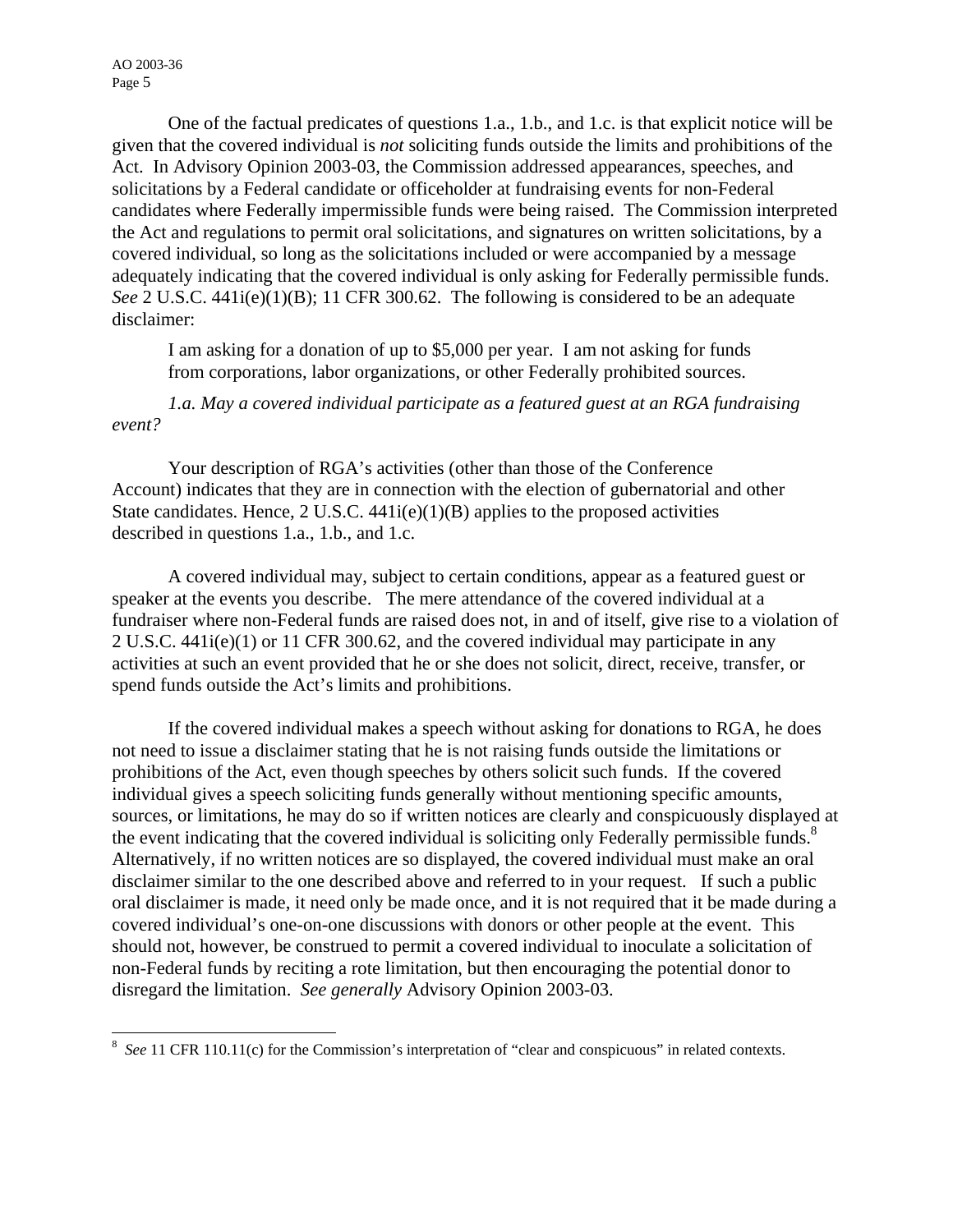AO 2003-36 Page 6

 $\overline{a}$ 

 The requirements of 2 U.S.C. 441i(e)(1), as interpreted in Advisory Opinion 2003-03, apply regardless of whether funds are solicited for the purposes of assisting only in the election of State candidates or in messages on State issues mentioning only State officials; or solicited only for the RGA and not to support any specific State candidates.

*1.b. May a covered individual participate by having his name appear on written solicitations for an RGA fundraising event as the featured guest or speaker?* 

Yes, he may so participate under certain conditions.

Section 441i(e)(1) and section 300.62 do *not* apply to publicity for an event where that publicity does not constitute a solicitation or direction of non-Federal funds by a covered individual, nor to a Federal candidate or officeholder merely because he or she is a featured guest at a non-Federal fundraiser. Whether characterized as "publicity" or as a solicitation, the applicable analysis as to the covered individual is two-fold: (1) whether the writing or publicity constitutes a solicitation for funds; and (2) whether the covered individual approved, authorized, or agreed or consented to be featured, or named in, the writing or publicity (e.g., through the use of his name or likeness).

A Federal candidate may not solicit funds in excess of the amount limitations or in violation of the source prohibitions of the Act. If the covered individual approves, authorizes, or agrees or consents to be named or featured in a solicitation, the solicitation must contain a clear and conspicuous express statement that it is limited to funds that comply with the amount limits and source prohibitions of the Act. The mere mention of a covered individual in the text of a written solicitation does not, without more, constitute a solicitation or direction of non-Federal funds by that covered individual. *See generally* Advisory Opinion 2003-03.[9](#page-5-0)

Complying with these requirements regarding the written solicitation or publicity does not relieve the covered individual of the requirements as to his or her actual appearance at the subsequent event as a featured guest or speaker, set out in the response to question 1.a. The requirements set out in that response as to the speech and disclaimer by the covered individual, clear and conspicuous written notices, and conversations by the covered individual are still applicable.

For the reasons stated above in response to question 1.a., the requirements apply regardless of whether the funds are solicited for the purposes of assisting only in the election of State candidates or in messages on State issues mentioning only State officials; or solicited only for the RGA and not to support any specific State candidates.

<span id="page-5-0"></span><sup>&</sup>lt;sup>9</sup> Although Advisory Opinion 2003-03 might be read to mean that a disclaimer is required in publicity or other written solicitations that explicitly ask for donations "in amounts exceeding the Act's limitations and from sources prohibited from contributing under the Act," that was not the Commission's meaning. The Commission wishes to make clear that the covered individual may not approve, authorize, agree, or consent to appear in publicity that would constitute a solicitation by the covered person of funds that are in excess of the limits or prohibitions of the Act, regardless of the appearance of such a disclaimer. However, the Commission could not agree whether the use of a covered person's name in a position not specifically related to fundraising, such as "honorary chairperson," on a solicitation not signed by the covered person, is prohibited under the Act.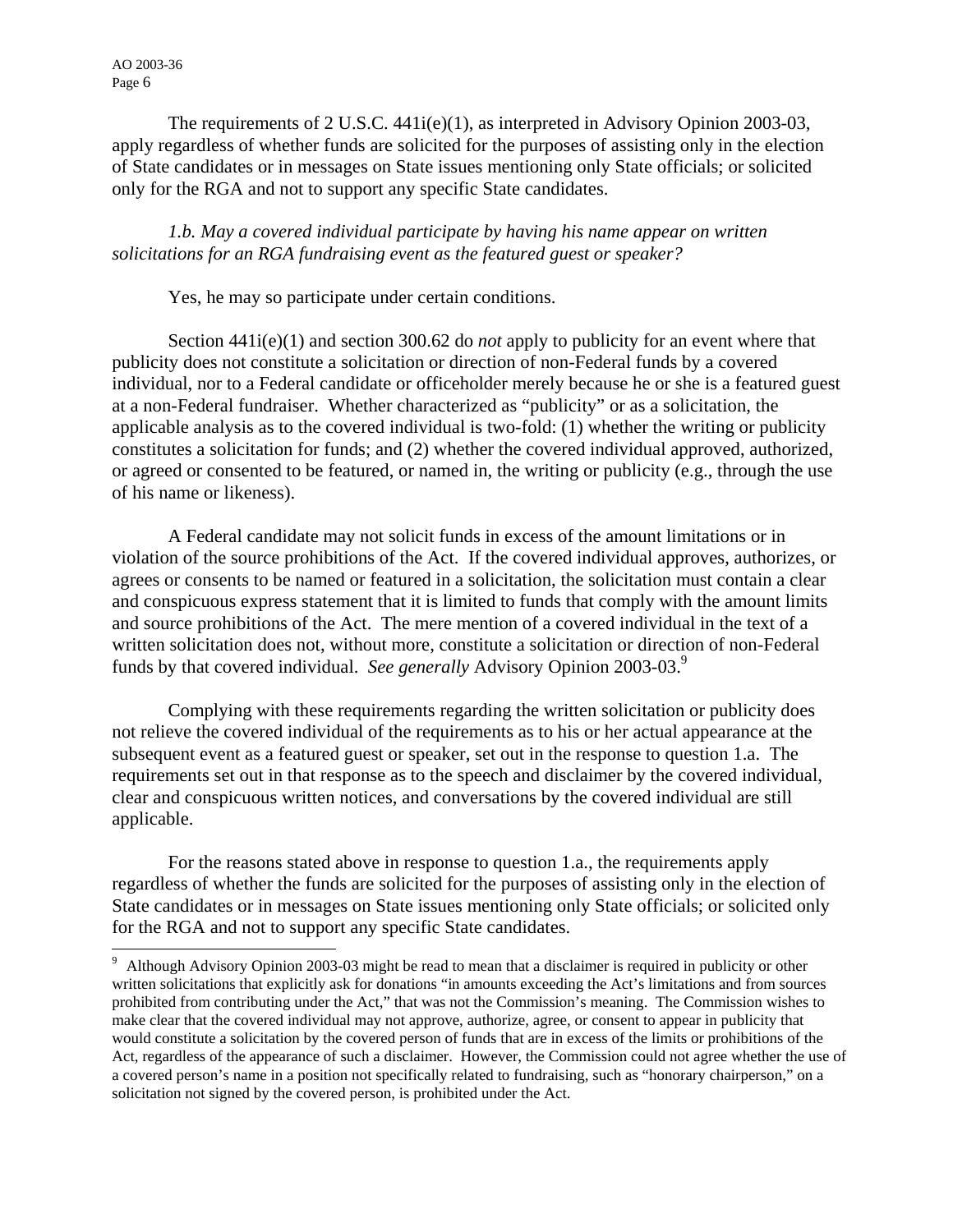*1.c. May a covered individual participate by signing a written fundraising solicitation for RGA?* 

Yes, a covered individual may sign a written fundraising solicitation for RGA provided that the covered individual complies with the requirements stated in response to question 1.b.

*2. With respect to the RGA Conference Account, may a covered individual sign or appear on written solicitations, such as signing invitation letters, or appear as a featured guest or speaker at a fundraising event, where the donations solicited exceed the Act's amount limits or are from prohibited sources but the solicitation does not include a notice that the covered individual is not raising funds outside the amount limits and source prohibitions of the Act?* 

No, the covered individual may not so participate under those circumstances. The requirements described above in response to questions 1.a, 1.b, and 1.c are applicable to the situations described in question 2, including the need for the notice that the covered individual is asking for funds only up to the applicable limits of the Act, and is not asking for funds outside the limitations or prohibitions of the Act.

As recognized by the Supreme Court in *McConnell v. Federal Election Commission,*

[s]ection 527 political organizations are, unlike 501(c) groups, organized for the express purpose of engaging in partisan political activity. They include any "party, committee, association, fund, or other organization (whether or not incorporated) organized and operated primarily for the purpose of directly or indirectly accepting contributions or making expenditures" for the purpose of "influencing or attempting to influence the selection, nomination, or appointment of any individual for Federal, State, or local public office. 26 U.S.C. §527(e).

*McConnell,* 124 S.Ct., at 678, n.67. In contrasting 527 organizations with 501(c) organizations, the Court, in *McConnell*, further noted that the former are organizations "which by definition engage in partisan political activity." *Id,* at 679.

 In October 2002, the RGA filed a Form 8871 with the Internal Revenue Service by which it registered as a section 527 organization. On the form, RGA states its purpose as follows: "The Republican Governors Association supports the election of Republican Governors and other nonfederal candidates, promotes Republican policies, and engages in other state and local election activities." Additionally, the requestor may have claimed that Conference Account income is exempt function income under 26 U.S.C. 527. In the absence of other legal or factual considerations, the Commission would accept this characterization of the requestor's Conference Account activities. As such, donations or "contributions" to the Conference Account must be treated in the same manner as donations for other purposes of RGA. Therefore, the solicitation of funds for the Conference Account constitutes fundraising in connection with an election other than an election for Federal office under 2 U.S.C.  $441i(e)(1)(B)$  and 11 CFR 300.62.